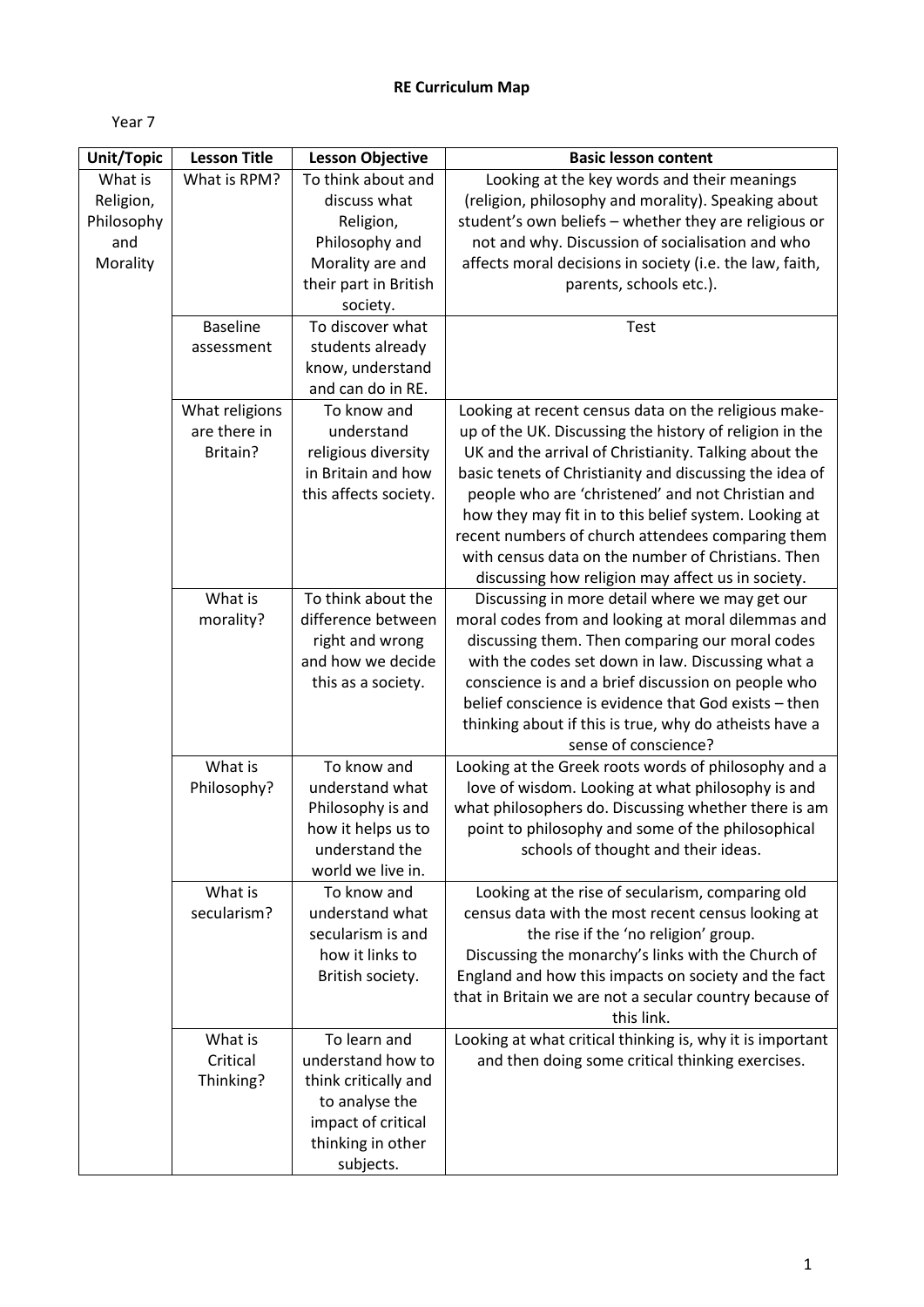```
Year 7
```

| Unit/Topic | <b>Lesson Title</b> | Lesson                        | <b>Basic lesson content</b>                                 | <b>Homework</b>           |
|------------|---------------------|-------------------------------|-------------------------------------------------------------|---------------------------|
|            |                     | <b>Objective</b>              |                                                             | tasks for this            |
| Who are    | Why do we           | To think about                | Looking at leaders in society -                             | topic.<br>1) Find out who |
| our        | have                | why society has               | teachers, parents, the                                      | the leading               |
| leaders?   | leaders?            | leaders and                   | government etc. What leaders                                | political                 |
|            |                     | what affect that              | do, why we follow them and                                  | party is in               |
|            |                     | has on us.                    | what leadership skills are.                                 | Britain.                  |
|            | Who is              | To know and                   | Looking at the story of                                     | 2) Find out who           |
|            | Abraham?            | understand who                | Abraham and his family tree                                 | is the                    |
|            |                     | Abraham is and                | explaining the link between                                 | current                   |
|            |                     | his impact on                 | Abraha, Sarah, Isaac, Ishmael                               | Prime                     |
|            |                     | Christianity,                 | and Hagar and how this links to                             | Minister in               |
|            |                     | Islam and                     | the three Abrahamic faiths.                                 | Britain is and            |
|            |                     | Judaism.                      |                                                             | what her job              |
|            | Who is              | To know and                   | Looking at who Jesus was and                                | involves.                 |
|            | Jesus?              | understand who                | his link to Abraham, discussing                             | 3) Find out               |
|            |                     | Jesus is and his              | Jesus's own faith as a Jew.                                 | which                     |
|            |                     | impact on                     | Talking about Jesus as a social                             | politicians in            |
|            |                     | Christianity.                 | revolutionary as well as a                                  | the House of              |
|            |                     |                               | religious leader and then                                   | Commons                   |
|            |                     |                               | discussing why he was                                       | are happy to              |
|            |                     |                               | executed and the Jewish                                     | say they are              |
|            |                     |                               | blasphemy laws he broke.                                    | religious and<br>what     |
|            | Who is<br>Muhammed? | To know and<br>understand who | Looking at Muhammed's story                                 | religions                 |
|            |                     | Muhammed is                   | and his role as a prophet. A<br>discussion about the Qur'an | they belong               |
|            |                     | and his impact                | and it being the literal word of                            | to.                       |
|            |                     | on Islam.                     | God for Muslims and how this                                | 4) Find an                |
|            |                     |                               | feeds into Muhammed's                                       | example in                |
|            |                     |                               | importance in Islam and the                                 | the media or              |
|            |                     |                               | Shahadah.                                                   | history                   |
|            | Who is Guru         | To know and                   | Looking at the story of Guru                                | where                     |
|            | Nanak?              | understand who                | Nanak and his message from                                  | religious                 |
|            |                     | <b>Guru Nanak is</b>          | God. Then looking at how he                                 | people have               |
|            |                     | and his impact                | changed religious belief in the                             | disagreed                 |
|            |                     | on Sikhism.                   | Punjab area of India - the                                  | with each                 |
|            |                     |                               | Golden temple, the Adi Granth                               | other                     |
|            |                     |                               | and the other Gurus.                                        | because of                |
|            | Who is The          | To know and                   | Looking at who the Buddha                                   | their                     |
|            | Buddha?             | understand who                | was, his enlightenment, the                                 | religion.                 |
|            |                     | The Buddha was                | four sights and teachings on                                |                           |
|            |                     | and his impact                | rebirth and karma.                                          |                           |
|            |                     | on Buddhism.                  |                                                             |                           |
|            | Test                |                               | Assessment on the above topic comparing                     |                           |
|            |                     |                               | religious stories with each other and leaders in our        |                           |
|            |                     |                               | society (using the information gathered as                  |                           |
|            |                     |                               | homework)                                                   |                           |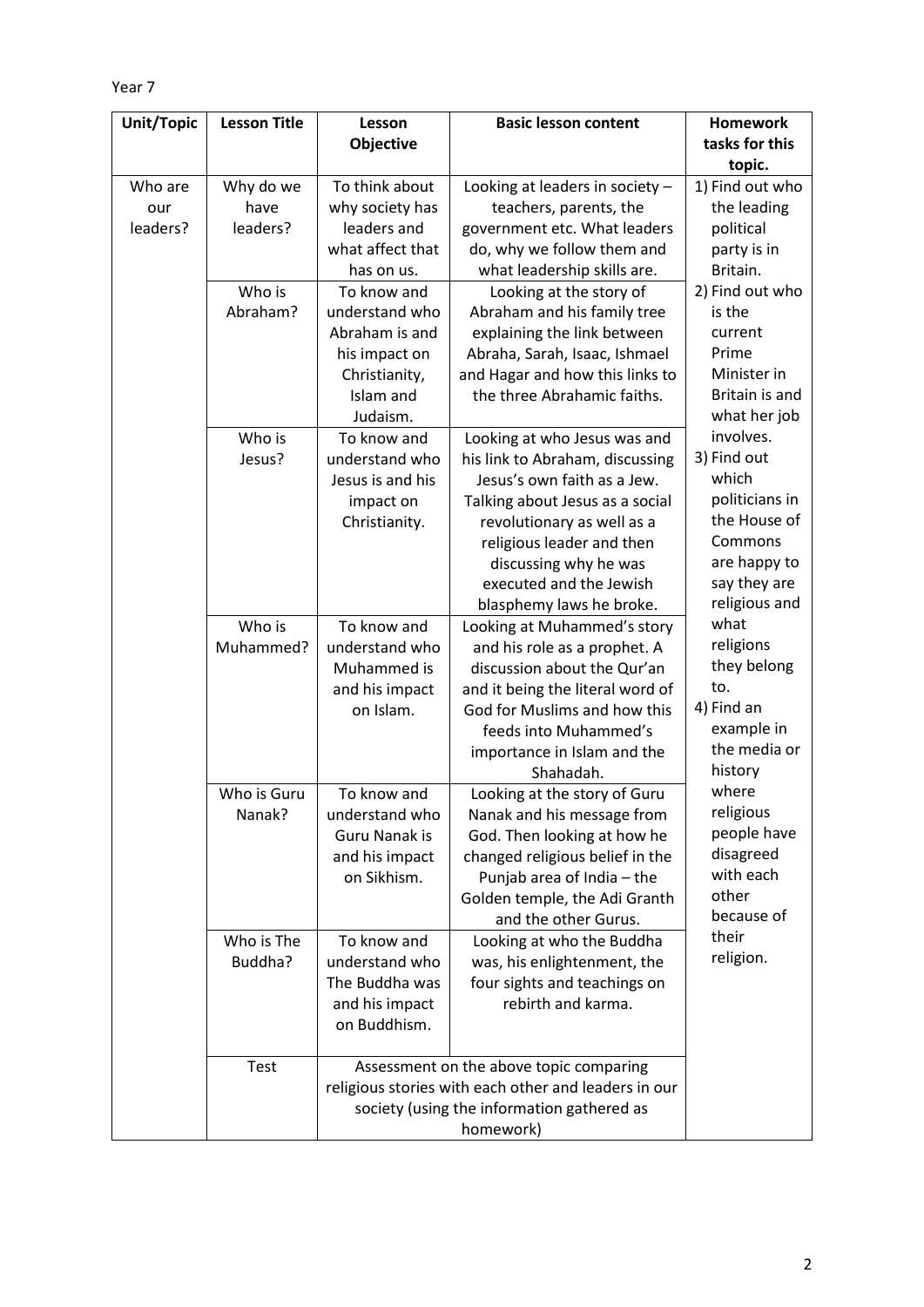| ÷<br>. .<br>×<br>۰.<br>× |  |
|--------------------------|--|
|--------------------------|--|

| <b>Unit/Topic</b> | <b>Lesson Title</b> | Lesson           | <b>Basic lesson content</b>                                     | <b>Homework tasks</b> |
|-------------------|---------------------|------------------|-----------------------------------------------------------------|-----------------------|
|                   |                     | Objective        |                                                                 | for this topic.       |
| Rules we          | Why do we           | To think about   | Looking at why we have rules                                    | Find out the<br>1)    |
| live by           | have rules?         | and question     | (to keep us safe etc.) the                                      | difference            |
|                   |                     | what rules are   | difference between rules and                                    | between               |
|                   |                     | for and why      | laws and how they impact on                                     | Government            |
|                   |                     | we have them     | us. Looking at rules and laws                                   | and                   |
|                   |                     | in society.      | we follow and whether rules                                     | Parliament.           |
|                   |                     |                  | are important.                                                  | 2) Find out what      |
|                   | Judaism and the     | To know and      | Looking at the ten                                              | The House of          |
|                   | ten                 | understand       | commandments, where they                                        | Lords is and          |
|                   | commandments        | Mosaic law       | came from - who follows                                         | what it does.         |
|                   |                     | and how these    | them and why they are                                           | 3) Find out how       |
|                   |                     | laws affect the  | important. We also look at                                      | Christianity          |
|                   |                     | lives of         | whether the ten                                                 | and British law       |
|                   |                     | believers.       | commandments are similar or                                     | are connected         |
|                   |                     |                  | different to laws we have in                                    | with specific         |
|                   |                     |                  | our society.                                                    | examples.             |
|                   | Christianity and    | To know and      | Looking at the two                                              | Find an<br>4)         |
|                   | the two great       | understand       | commandments 'love your                                         | example of            |
|                   | commandments        | the two          | God and love your neighbour'                                    | when religious        |
|                   |                     | commandmen       | and comparing these with the                                    | law and the           |
|                   |                     | ts of Jesus and  | ten commandments. We also                                       | laws of a             |
|                   |                     | how they         | look at the impact of love in                                   | country might         |
|                   |                     | affect the lives | Christianity and how easy or                                    | clash or<br>conflict. |
|                   |                     | of believers.    | difficult it may be to try and                                  |                       |
|                   |                     |                  | keep these commandments in                                      |                       |
|                   | The Five Pillars    | To know and      | modern society.                                                 |                       |
|                   | of Islam            | understand       | Looking at pillars as a support                                 |                       |
|                   |                     | the five pillars | for buildings like the five<br>pillars are a support for Islam. |                       |
|                   |                     | of Islam and     | What the five pillars say and                                   |                       |
|                   |                     | how they         | how easy or difficult it may be                                 |                       |
|                   |                     | affect the lives | to keep these rules in modern                                   |                       |
|                   |                     | of believers.    | society. Comparing these rules                                  |                       |
|                   |                     |                  | with the ten commandments                                       |                       |
|                   |                     |                  | (Shahadah compared with the                                     |                       |
|                   |                     |                  | first commandment etc.) how                                     |                       |
|                   |                     |                  | similar and different these                                     |                       |
|                   |                     |                  | rules are.                                                      |                       |
|                   | The Eightfold       | To know and      | Looking at the Eightfold Path                                   |                       |
|                   | Path                | understand       | and what each rule says and                                     |                       |
|                   |                     | what the         | what it might mean and how                                      |                       |
|                   |                     | Noble            | to live by them. Comparing                                      |                       |
|                   |                     | Eightfold Path   | these rules with the other                                      |                       |
|                   |                     | is and how it    | rules we have looked at                                         |                       |
|                   |                     | affects the      | specifically focusing on the                                    |                       |
|                   |                     | lives of         | fact that God isn't mentioned.                                  |                       |
|                   |                     | believers.       |                                                                 |                       |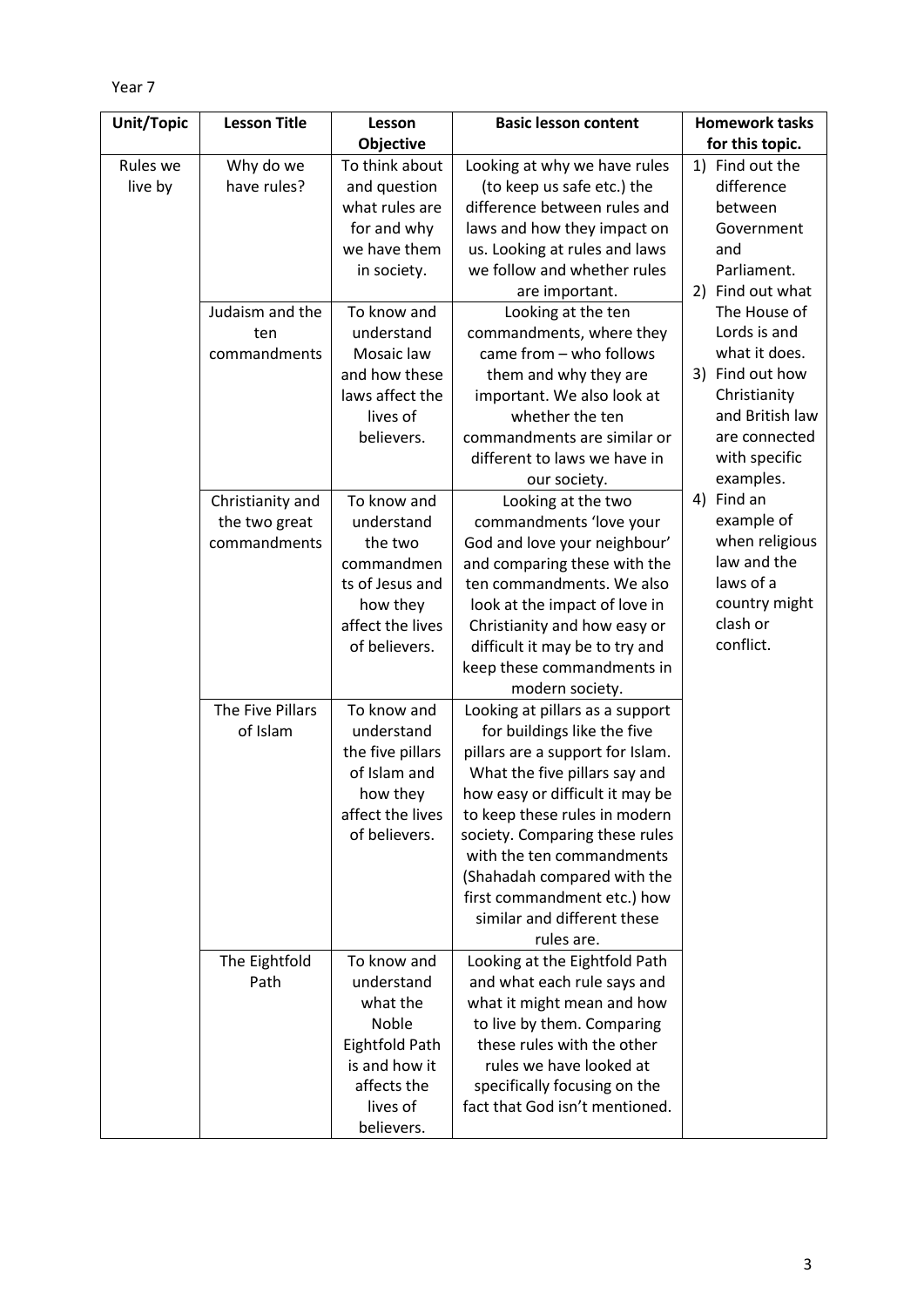```
Year 7
```

| <b>Unit/Topic</b> | Lesson       | <b>Lesson Objective</b>          | <b>Basic lesson content</b>                           | <b>Homework tasks for</b>             |
|-------------------|--------------|----------------------------------|-------------------------------------------------------|---------------------------------------|
|                   | <b>Title</b> |                                  |                                                       | this topic.                           |
| Rules we          | Sikhism      | To know and                      | Thinking about the nature of                          | 1) Find out the                       |
| live by           | and the      | understand what                  | duty and the three duties in                          | difference                            |
|                   | three        | the three duties                 | Sikhism. Also, looking at the five                    | between                               |
|                   | duties       | are and how they                 | vices and what a vice is.                             | Government and                        |
|                   |              | affect the lives of              | Comparing these rules with the                        | Parliament.                           |
|                   |              | believers.                       | other rules we have looked at.                        | 2) Find out what                      |
|                   |              |                                  | Thinking about how easy or                            | The House of                          |
|                   |              |                                  | difficult it may be to keep these                     | Lords is and what                     |
|                   |              |                                  | rules in modern society.                              | it does.                              |
|                   | Hinduism     | To know and                      | Discussing the Ten Traditional                        | 3) Find out how                       |
|                   | and the      | understand what                  | Niyama and what they are and                          | Christianity and                      |
|                   | Ten          | the Ten Traditional              | say. Comparing these rules with                       | British law are                       |
|                   | Traditional  | Niyama are and                   | the other rules we have looked                        | connected with                        |
|                   | Niyama       | how they affect the              | at. Thinking about how easy or                        | specific                              |
|                   |              | lives of believers.              | difficult it may be to keep these                     | examples.                             |
|                   |              |                                  | rules in modern society.                              | 4) Find an example                    |
|                   | How does     | To understand and                | Looking at the role of the House                      | of when religious<br>law and the laws |
|                   | religion     | question how<br>Christian values | of Lords in more detail                               | of a country                          |
|                   | affect the   |                                  | (continuation of homework)                            | might clash or                        |
|                   | laws in      | affect the way the               | then talking about the Lord's                         | conflict.                             |
|                   | Britain?     | law is in Britain.               | Spiritual and their role and the<br>impact they have. |                                       |
|                   | Test         |                                  | Assessment on the above topic.                        |                                       |
| The               | What is      | To think about and               | Looking at the nature of God                          | Revise for the end of                 |
| purpose of        | God?         | question the                     | and religious belief - exploring                      | topic test.                           |
| religion          |              | concept of God and               | key words: Atheist, Agnostic,                         |                                       |
|                   |              | to think about                   | Polytheist, Theist, Humanist,                         |                                       |
|                   |              | what the qualities               | Monotheist. Then thinking                             |                                       |
|                   |              | of God are.                      | about which of these key words                        |                                       |
|                   |              |                                  | apply to their own beliefs and                        |                                       |
|                   |              |                                  | why. Then thinking about how                          |                                       |
|                   |              |                                  | 'God' may mean different things                       |                                       |
|                   |              |                                  | to different people and why.                          |                                       |
|                   | Why do       | To think about and               | Looking at the key arguments                          |                                       |
|                   | people       | question why                     | for the existence of God and                          |                                       |
|                   | believe in   | people have belief               | whether it is important to prove                      |                                       |
|                   | God?         | in God.                          | God exists.                                           |                                       |
|                   | Why do       | To think about and               | Looking at reasons why people                         |                                       |
|                   | people not   | question why                     | don't believe in God and thy key                      |                                       |
|                   | believe in   | people don't have                | arguments given. Looking at                           |                                       |
|                   | God?         | any belief in God.               | whether scientific belief affects                     |                                       |
|                   |              |                                  | religious belief and why.                             |                                       |
|                   | Does         | To think about and               | Looking in more detail about                          |                                       |
|                   | belief in    | question whether                 | the nature of morality and                            |                                       |
|                   | God make     | belief in God makes              | whether belief in God makes                           |                                       |
|                   | you          | you a more moral                 | you nicer. Discussing the idea                        |                                       |
|                   | moral?       | person with                      | that conscience is used as                            |                                       |
|                   |              | modern day                       | evidence of the existence of                          |                                       |
|                   |              | examples.                        | God.                                                  |                                       |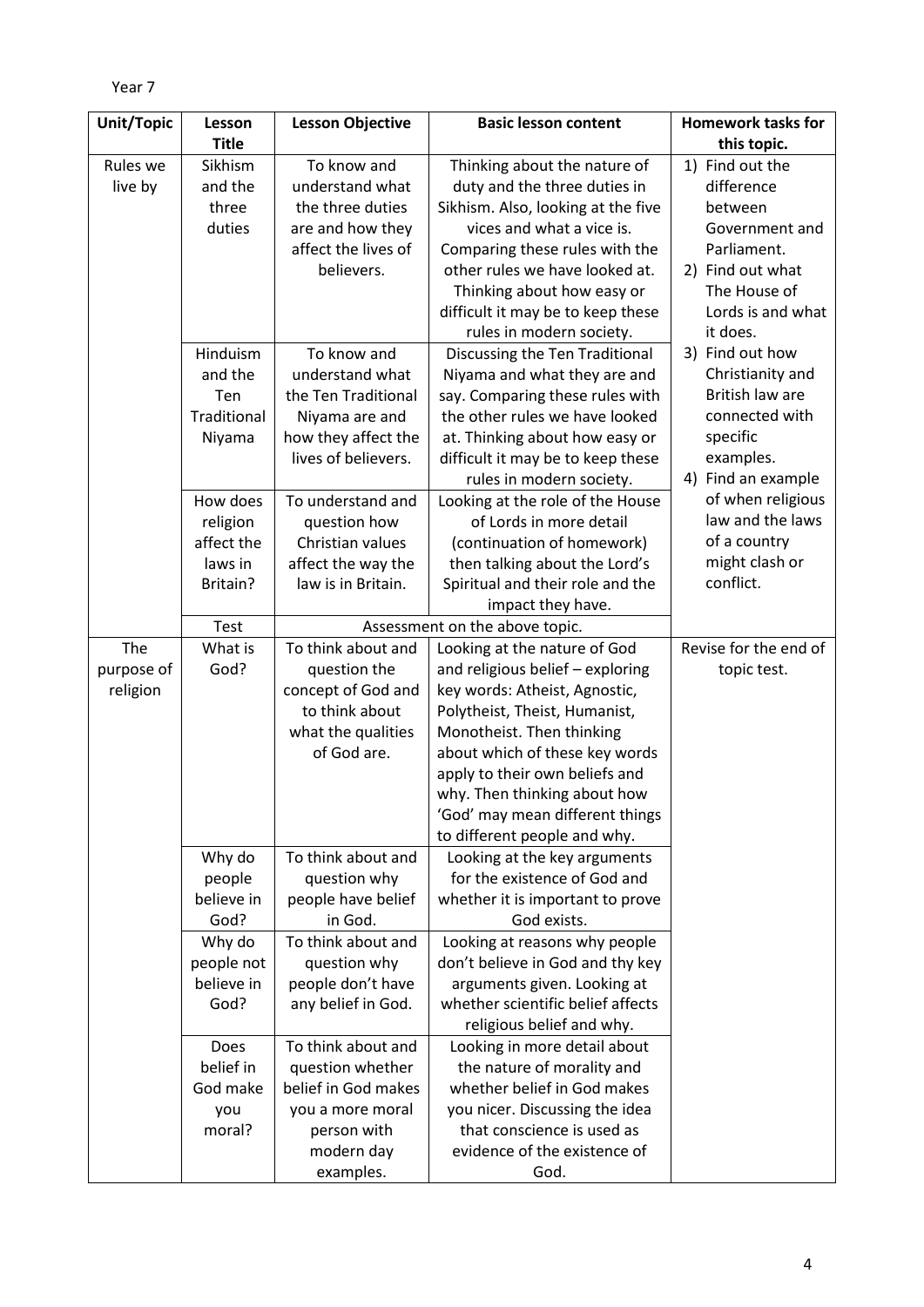```
Year 7
```

| Unit/Topic | <b>Lesson Title</b> | Lesson               | <b>Basic lesson content</b>                                        | <b>Homework tasks for</b>  |
|------------|---------------------|----------------------|--------------------------------------------------------------------|----------------------------|
|            |                     | Objective            |                                                                    | this topic.                |
| The        | Does belief         | To think about       | Looking at the nature of                                           | Revise for end of          |
| purpose of | in God              | and analyse why      | arguments versus discussion and                                    | topic test.                |
| religion   | cause               | religion might       | debate. Discussing the idea that if                                |                            |
|            | arguments?          | cause conflict       | people have inflexible viewpoints                                  |                            |
|            |                     | with examples.       | are they more likely to argue or                                   |                            |
|            |                     |                      | not? Looking at the key words:                                     |                            |
|            |                     |                      | Knowledge, Faith, Truth, Trust.                                    |                            |
|            |                     |                      | Discussing the nature of faith and                                 |                            |
|            |                     |                      | fact.                                                              |                            |
|            | Who is to           | To think about       | Looking at different types of                                      |                            |
|            | blame?              | and analyse          | suffering and the nature of good                                   |                            |
|            | Humanity or         | whether              | and evil. Discussing whether                                       |                            |
|            | God?                | suffering and        | humanity or God is to blame for                                    |                            |
|            |                     | evil are the fault   | evil and suffering or whether evil                                 |                            |
|            |                     | of God or            | and suffering is evidence that                                     |                            |
|            |                     | humanity.            | God doesn't exist.                                                 |                            |
| The Book   | Test<br>What is the | To think about       | Assessment on the above topic.<br>Students are asked to 'Imagine a | <b>Researching answers</b> |
| of Truth   | Book of             | and question         | book that has the answer to                                        | to their questions.        |
|            | Truth?              | what the Book        | every question you ever want to                                    |                            |
|            |                     | of Truth might       | know.' Then then think about the                                   |                            |
|            |                     | be like.             | nature of the book and what                                        |                            |
|            |                     |                      | questions they would ask it. They                                  |                            |
|            | What                | To think about       | are encouraged to think of deep                                    |                            |
|            | questions           | the questions        | meaningful questions. The topic                                    |                            |
|            | would you           | that puzzle you      | then involves them researching                                     |                            |
|            | like to ask         | about life.          | the answers to their questions                                     |                            |
|            | the Book of         |                      | (i.e. of the question is 'what                                     |                            |
|            | Truth?              |                      | happens when we die?' they put                                     |                            |
|            | Research            | To think about       | their own views and religious                                      |                            |
|            | lessons in          | and analyse          | views as their answer). They then                                  |                            |
|            | the library.        | answers for the      | make the book.                                                     |                            |
|            |                     | questions you        |                                                                    |                            |
|            |                     | wish to put in       |                                                                    |                            |
|            |                     | your final Book      |                                                                    |                            |
|            |                     | of Truth.            |                                                                    |                            |
|            | Making the          | To make your         |                                                                    |                            |
|            | 'Book of            | <b>Book of Truth</b> |                                                                    |                            |
|            | Truth.'             | using the            |                                                                    |                            |
|            |                     | assessment           |                                                                    |                            |
|            |                     | levels as a          |                                                                    |                            |
|            |                     | guide.               |                                                                    |                            |
|            | Evaluating          | To evaluate and      |                                                                    |                            |
|            | our book of         | reflect upon our     |                                                                    |                            |
|            | truth               | own books of         |                                                                    |                            |
|            |                     | truth.               |                                                                    |                            |
|            |                     |                      |                                                                    |                            |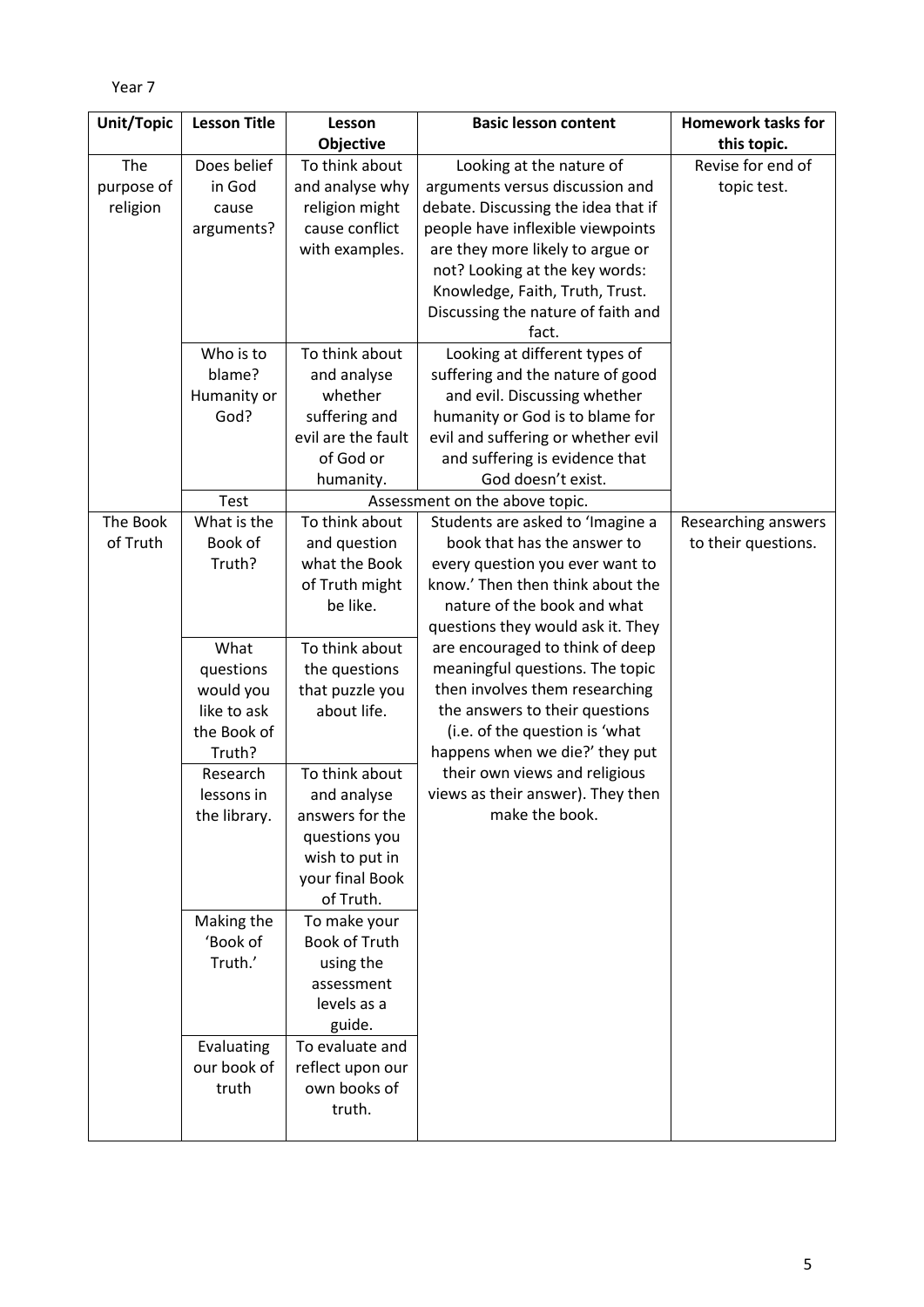| Unit/Topic | <b>Lesson Title</b> | Lesson                     | <b>Basic lesson content</b>           | <b>Homework tasks</b> |
|------------|---------------------|----------------------------|---------------------------------------|-----------------------|
|            |                     | <b>Objective</b>           |                                       | for this topic.       |
| Government | Why do we           | To understand              | Looking at the key words:             | 1) Find out how       |
| and        | have a              | the concept of             | Government, Monarchy,                 | the                   |
| monarchy   | government          | government and             | Democracy. Looking at how             | reformation           |
|            | and a               | monarchy.                  | parliament works and the magna        | affected              |
|            | monarchy?           |                            | carta and the monarchy's role in      | European              |
|            |                     |                            | government.                           | churches              |
|            |                     |                            |                                       | 2) Compare            |
|            | The divine          | To understand              | Looking at the historical concept of  | French                |
|            | right of            | and know what              | the 'divine right to rule.'           | government            |
|            | monarchy            | the concept of             | Discussing how this validates and     | (secular              |
|            |                     | 'divine right to           | strengthens a monarchy's position.    | republic) with        |
|            |                     | rule' means and            | Looking at the Biblical justification | the British           |
|            |                     | its impact on              | of the idea that monarchs are put     | system                |
|            |                     | Britain.                   | on earth by God by James I and        | (constitutional       |
|            |                     |                            | comparing this with the ancient       | monarchy and          |
|            |                     |                            | idea of pharaohs being living Gods.   | the house of          |
|            | The                 | To understand              | Looking at the reformation as a       | lords).               |
|            | Reformation         | how the                    | timeline and the monarch's role in    | 3) Find an            |
|            |                     | reformation in             | the Church of England.                | example of            |
|            |                     | England                    |                                       | when a                |
|            |                     | affected the               |                                       | religious             |
|            |                     | Church and its             |                                       | person has            |
|            |                     | split from The             |                                       | put their faith       |
|            |                     | Catholic Church.           |                                       | before their          |
|            | Christianity        | To know and                | Looking at Biblical verses that       | country               |
|            | and                 | understand the             | discuss the authority of man and      |                       |
|            | Government          | links between              | law. Looking at politicians who       |                       |
|            |                     | the Church of              | discuss their faith - Davide          |                       |
|            |                     | England, the               | Cameron's views on the role of        |                       |
|            |                     | Government                 | Christianity on government and        |                       |
|            |                     | and the                    | society in the UK.                    |                       |
|            | France and          | Monarchy.<br>To understand | Looking at Laïcité in France and      |                       |
|            | secularism          | the impact that            | discussing the burqa ban and its      |                       |
|            |                     | Secularism has             | impact on society. Looking at the     |                       |
|            |                     | had on France.             | law on religious symbols in state     |                       |
|            |                     |                            | run institutions and comparing it     |                       |
|            |                     |                            | with religious freedoms in the UK.    |                       |
|            | To whom             | To think about             | Looking at whether religious          |                       |
|            | does your           | and question               | people follow the rules of their      |                       |
|            | loyalty lie?        | whether                    | religion over the laws of the         |                       |
|            |                     | religious people           | country and looking at the case       |                       |
|            |                     | put faith before           | study of Hazelmary and Peter Bull,    |                       |
|            |                     | national                   | who ran a hotel in Cornwall           |                       |
|            |                     | identity.                  | refused to let a room to a gay        |                       |
|            |                     |                            | couple on religious grounds and       |                       |
|            |                     |                            | the legal case that followed.         |                       |
|            | Test                |                            | Assessment on the above topic.        |                       |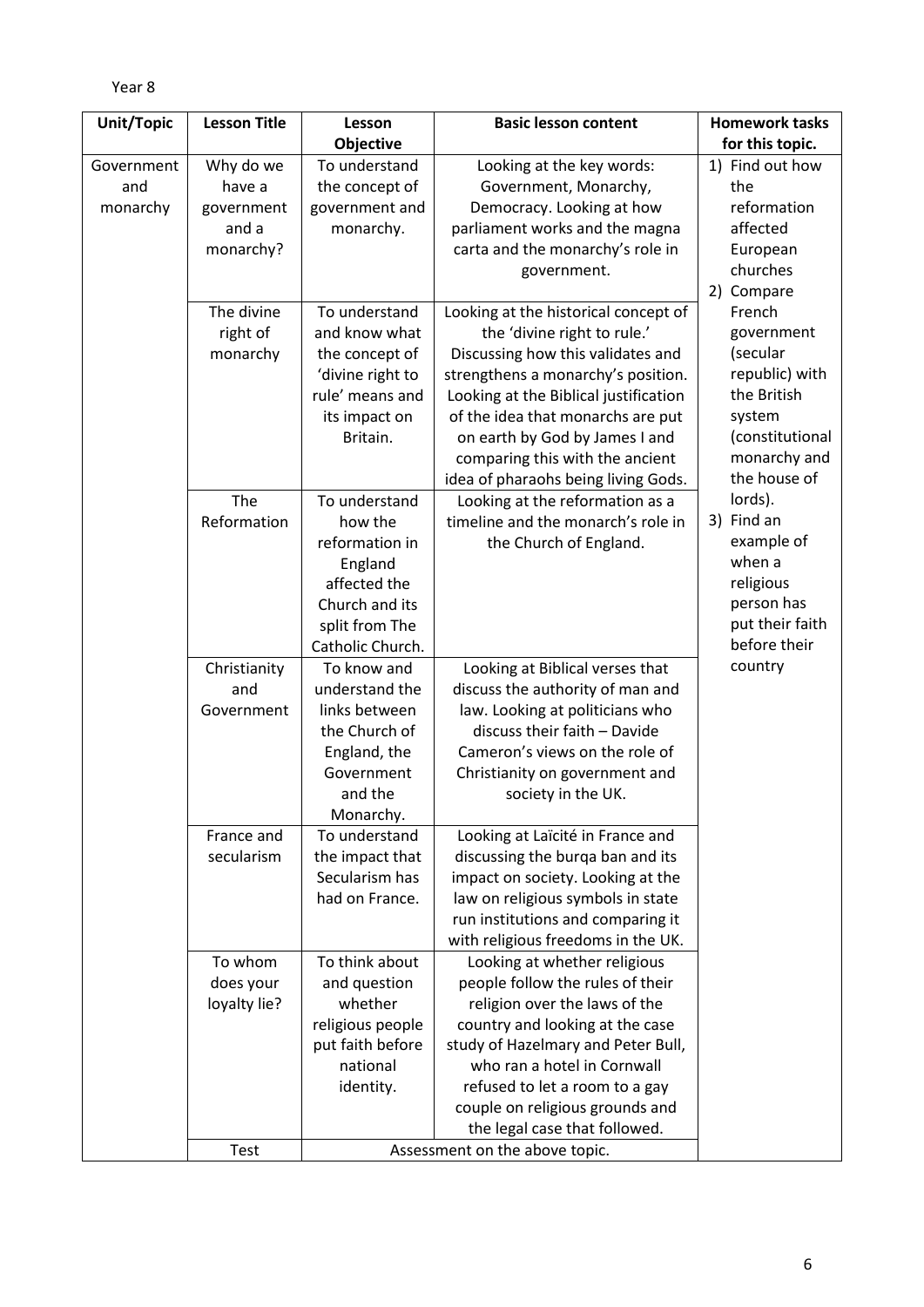| Unit/Topic | <b>Lesson Title</b> | Lesson            | <b>Basic lesson content</b>                                           | <b>Homework tasks</b> |
|------------|---------------------|-------------------|-----------------------------------------------------------------------|-----------------------|
|            |                     | Objective         |                                                                       | for this topic.       |
| The Middle | Why is the          | To understand     | Talking about the covenant made                                       | Watch or read the     |
| East       | Middle East         | the               | with Abraham and revisiting the                                       | news for stories      |
|            | so important?       | geographical      | story of Abraham from year 7.                                         | on the Middle         |
|            |                     | and historical    | Exploring the idea that this area is                                  | East and write a      |
|            |                     | importance of     | valuable to all three of the                                          | paragraph or two      |
|            |                     | the Middle East.  | Abrahamic religions.                                                  | on what you have      |
|            |                     | To understand     |                                                                       | seen.                 |
|            |                     | the place of      |                                                                       |                       |
|            |                     | Abraham and its   |                                                                       |                       |
|            |                     | impact on         |                                                                       |                       |
|            |                     | history.          |                                                                       |                       |
|            | Jesus and the       | To understand     | Talking about Jesus' life in the                                      |                       |
|            | Roman               | the historical    | Middle East and the nature of its                                     |                       |
|            | Empire              | context           | status as an occupied territory. The                                  |                       |
|            |                     | surrounding       | impact Jesus' death had at the time                                   |                       |
|            |                     | Jesus' life and   | and the lasting importance of this                                    |                       |
|            |                     | the occupation    | area for modern Christians.                                           |                       |
|            |                     | of Judea by the   |                                                                       |                       |
|            |                     | Roman Empire.     |                                                                       |                       |
|            | Islam and the       | To know and       | Discussing the emergence of the                                       |                       |
|            | Middle East         | understand the    | new religion of Islam.                                                |                       |
|            |                     | importance of     | Looking at the story of Medina and                                    |                       |
|            |                     | the Middle East   | Mecca and why these places are                                        |                       |
|            |                     | and Islam         | important. Discussing the Hajj. We                                    |                       |
|            |                     |                   | also discuss the Miraculous night                                     |                       |
|            | The crusades        | To know and       | journey and the Dome of the Rock.<br>Looking at the importance of the |                       |
|            |                     | understand the    | Holy Land throughout history and                                      |                       |
|            |                     | reasons behind    | the crusades as part of this.                                         |                       |
|            |                     | the crusades      |                                                                       |                       |
|            |                     | and their         |                                                                       |                       |
|            |                     | religious and     |                                                                       |                       |
|            |                     | political         |                                                                       |                       |
|            |                     | importance.       |                                                                       |                       |
|            | Palestine and       | To know and       | A brief history of the issues that                                    |                       |
|            | Israel              | understand why    | occurred after WWII and the                                           |                       |
|            |                     | there is conflict | lasting impact and tensions in the                                    |                       |
|            |                     | in this area and  | area linking this back to the                                         |                       |
|            |                     | its implication   | covenant made to Abraham.                                             |                       |
|            |                     | on the modern     |                                                                       |                       |
|            |                     | political         |                                                                       |                       |
|            |                     | landscape.        |                                                                       |                       |
|            | Colonialism         | To know and       | Looking at how Britain and other                                      |                       |
|            | and the             | understand how    | world powers have affected the                                        |                       |
|            | Middle East         | the policies of   | Middle East situation (basic history                                  |                       |
|            |                     | foreign powers    | and discussions on this topic).                                       |                       |
|            |                     | have              |                                                                       |                       |
|            |                     | destabilised the  |                                                                       |                       |
|            |                     | Middle East.      |                                                                       |                       |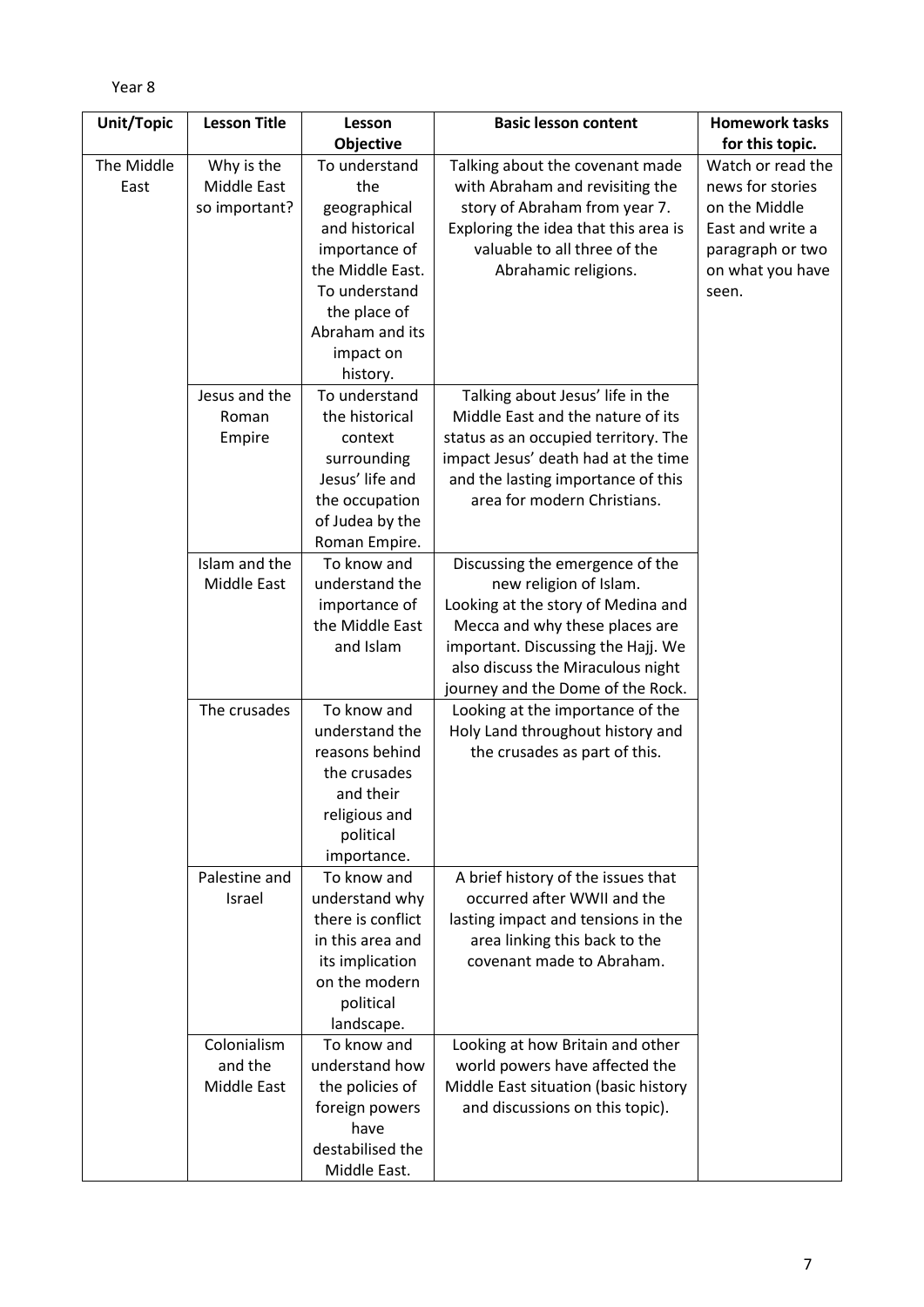```
Year 8
```

| Unit/Topic | <b>Lesson Title</b> | Lesson                           | <b>Basic lesson content</b>                                           | <b>Homework tasks</b> |
|------------|---------------------|----------------------------------|-----------------------------------------------------------------------|-----------------------|
|            |                     | Objective                        |                                                                       | for this topic.       |
| What are   | What is the         | To think about                   | Discussion on fundamental                                             | Research three        |
| we working | meaning of          | and discuss the                  | questions and the purpose of                                          | religious ideas on    |
| towards?   | life?               | purpose to life,                 | existence.                                                            | the meaning of        |
|            |                     | why we are                       |                                                                       | life (goals, rules    |
|            |                     | here and what                    |                                                                       | to live by life after |
|            |                     | we hope to                       |                                                                       | death etc.).          |
|            |                     | achieve.                         |                                                                       |                       |
|            | Heaven and          | To think about                   | Looking at descriptions on Heaven                                     |                       |
|            | Hell                | the Abrahamic                    | and Hell from Holy Books and                                          |                       |
|            |                     | concept of                       | comparing the three Abrahamic                                         |                       |
|            |                     | Heaven and Hell                  | religion's views on the afterlife and                                 |                       |
|            |                     | and why people                   | how to get there.                                                     |                       |
|            |                     | believe being                    |                                                                       |                       |
|            |                     | good will lead to                |                                                                       |                       |
|            |                     | a reward in the                  |                                                                       |                       |
|            |                     | afterlife.                       |                                                                       |                       |
|            | Reincarnation       | To know and                      | Looking at Hindu and Sikh views on                                    |                       |
|            | and Karma           | understand                       | reincarnation, the cycle of life and                                  |                       |
|            |                     | what Karma is                    | death and teachings on karma.                                         |                       |
|            |                     | and how Hindus                   |                                                                       |                       |
|            |                     | and Sikhs view                   |                                                                       |                       |
|            |                     | its effects on                   |                                                                       |                       |
|            |                     | reincarnation.                   |                                                                       |                       |
|            | Enlightenment       | To know and                      | Looking at Buddhist teachings on                                      |                       |
|            | and rebirth         | understand how                   | rebirth and how this is different to                                  |                       |
|            |                     | <b>Buddhists see</b>             | Sikh and Hindu views.                                                 |                       |
|            |                     | the effect of                    |                                                                       |                       |
|            |                     | Karma on<br>rebirth and          |                                                                       |                       |
|            |                     |                                  |                                                                       |                       |
|            | Doing               | enlightenment.<br>To think about | Thinking about and discussing the                                     |                       |
|            | something           |                                  |                                                                       |                       |
|            | good                | and question<br>why someone      | idea that people would want to be<br>good without God - that humanity |                       |
|            |                     | without faith                    | can still be moral without the                                        |                       |
|            |                     | may still want to                | threat of punishment in the                                           |                       |
|            |                     | be 'good.'                       | afterlife.                                                            |                       |
|            | Faith, hope         | To know what                     | Looking at the idea of altruism and                                   |                       |
|            | and charity         | the word                         | the nature of giving. Questioning                                     |                       |
|            |                     | altruism means                   | and discussing whether being good                                     |                       |
|            |                     | and to think                     | in inherent or that we are good                                       |                       |
|            |                     | about why                        | because it makes us feel better and                                   |                       |
|            |                     | people have                      | why this might be the case. Is being                                  |                       |
|            |                     | faith that being                 | nice a social convention or could it                                  |                       |
|            |                     | charitable gives                 | be something from God?                                                |                       |
|            |                     | hope of a                        |                                                                       |                       |
|            |                     | reward.                          |                                                                       |                       |
|            | Test                |                                  | Assessment on the above topic.                                        |                       |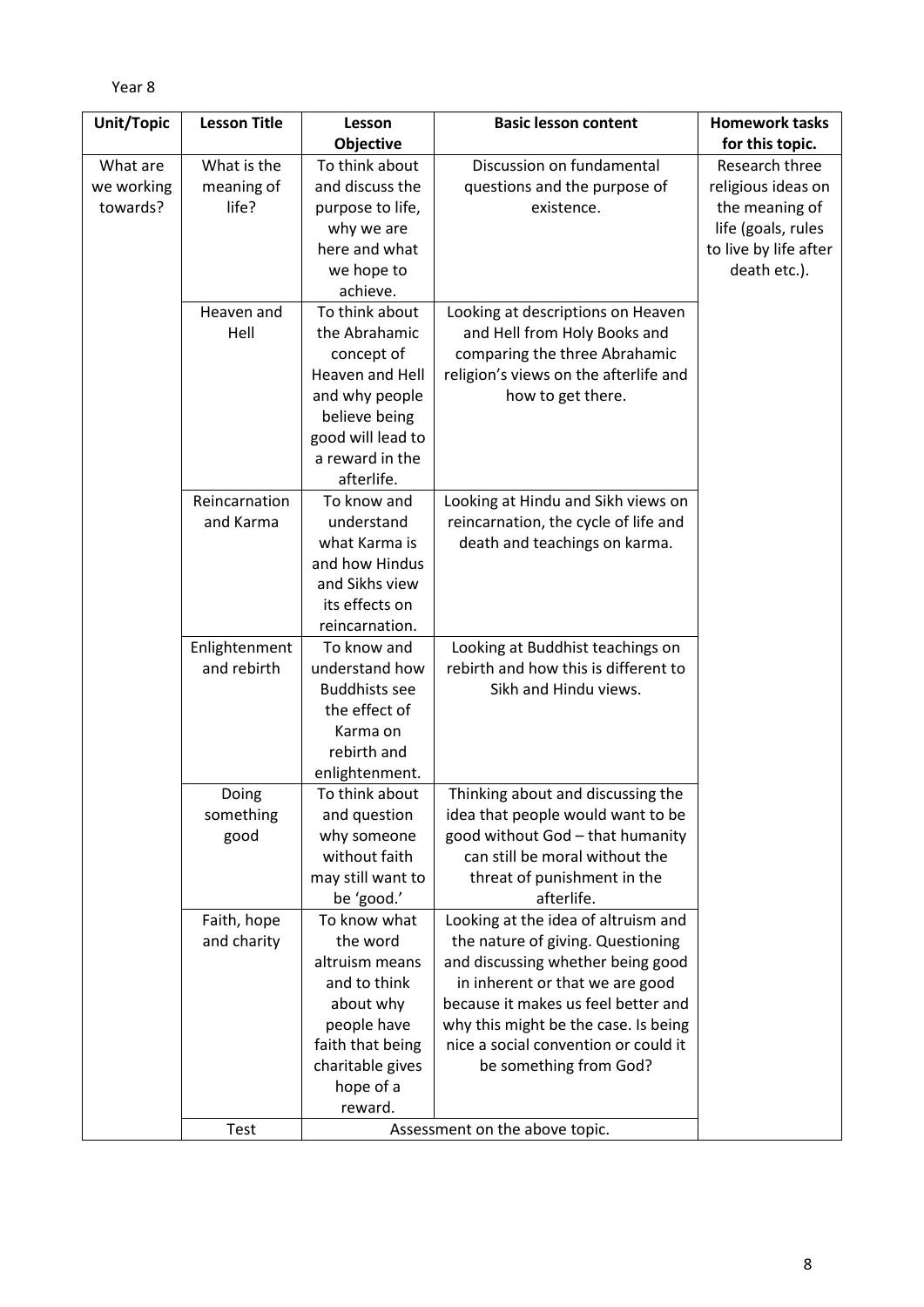| Unit/Topic | <b>Lesson Title</b> | Lesson             | <b>Basic lesson content</b>                | <b>Homework</b> |
|------------|---------------------|--------------------|--------------------------------------------|-----------------|
|            |                     | Objective          |                                            | tasks for this  |
|            |                     |                    |                                            | topic.          |
| Religion   | Why do we           | To think about     | Getting students to reflect on the         | 1) Find some    |
| and the    | read the            | the purpose of     | importance of the news but also how        | examples of     |
| media      | news?               | news               | the news may be inaccurate and how         | positive and    |
|            |                     | programming        | we find accuracy in media reporting.       | negative        |
|            |                     | and newspapers     |                                            | representation  |
|            |                     | and why they       |                                            | of religion on  |
|            |                     | are important to   |                                            | television.     |
|            |                     | society.           |                                            | 2) Try to       |
|            | Religion in the     | To think about     | Reading various articles with a religious  | watch a whole   |
|            | news                | and question       | theme and discussing how the choose        | episode of a    |
|            |                     | the                | to represent religion in them -            | religious       |
|            |                     | representation     | positively or negatively and why this      | programme,      |
|            |                     | of religion in the | may be the case.                           | and then write  |
|            |                     | media. To read     |                                            | a report        |
|            |                     | a newspaper        |                                            | explaining      |
|            |                     | article on         |                                            | how it          |
|            |                     | religion and ask   |                                            | portrays the    |
|            |                     | questions about    |                                            | religion.       |
|            |                     | it.                |                                            | 3) Search for   |
|            | A religious         | To read through    | Students read through stories with a       | newspapers      |
|            | story with bias     | an article that    | clear and evident bias and discuss how     | and journals    |
|            |                     | has a clear        | religion is represented in the article and | on one of the   |
|            |                     | religious bias     | whether they think this is fair or not and | religions we    |
|            |                     | and to ask         | the impact biased reporting may have       | have studied,   |
|            |                     | questions about    | on people's views of religion.             | what types of   |
|            |                     | it.                |                                            | stories are     |
|            | How and why         | To investigate     | Looking at religious media owned and       | published and   |
|            | do religions        | the ways that      | produced by religious institutions and     | how are they    |
|            | use the             | religions use the  | how this compares with how the             | reported?       |
|            | media?              | media and why.     | mainstream media reports on religion.      |                 |
|            |                     | To evaluate the    | Thinking about why and how religions       |                 |
|            |                     | effectiveness of   | use the media to their advantage.          |                 |
|            |                     | religions' use of  |                                            |                 |
|            |                     | the media.         |                                            |                 |
|            | Censorship          | To understand      | Looking at how and why censorship is       |                 |
|            | and                 | the purpose of     | used in the media. Looking at old          |                 |
|            | blasphemy           | censorship. To     | blasphemy rules and laws and how           |                 |
|            |                     | evaluate the       | these were sued in the past. Looking at    |                 |
|            |                     | need for           | other laws that protect religious          |                 |
|            |                     | censorship to      | viewpoints.                                |                 |
|            |                     | protect religious  |                                            |                 |
|            |                     | believers.         |                                            |                 |
|            | Censorship          | To understand      | Discussions on whether the internet        |                 |
|            | and religious       | the purpose of     | should be censored especially when         |                 |
|            | influence           | censorship. To     | social networking might be used to         |                 |
|            |                     | evaluate           | spread factually incorrect information     |                 |
|            |                     | censorship in      | about religion. Also, looking at films and |                 |
|            |                     | film and the       | how they represent religion and            |                 |
|            |                     | internet.          | whether censorship should be enforced.     |                 |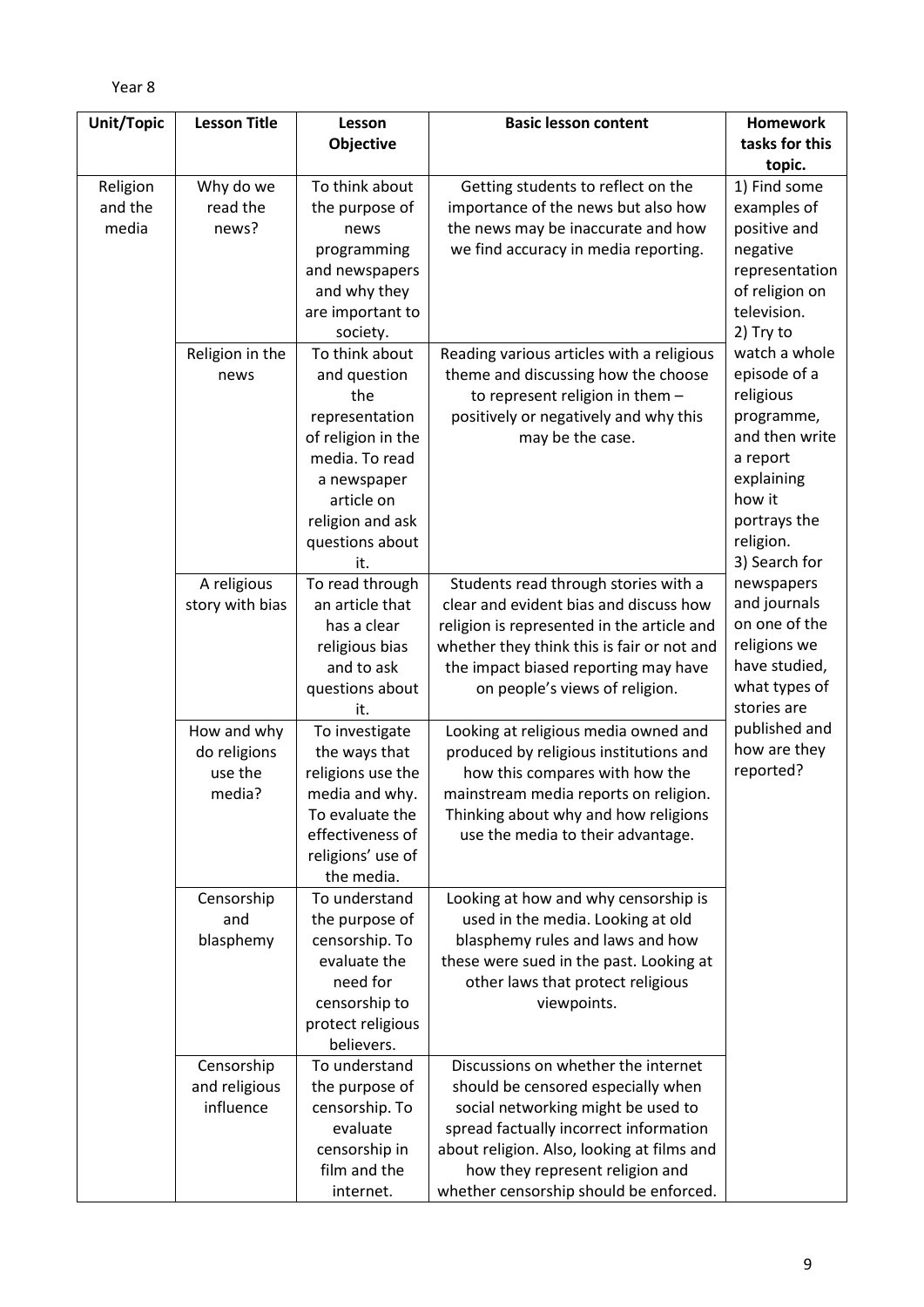```
Year 8
```

| Unit/Topic | <b>Lesson Title</b> | <b>Lesson Objective</b> | <b>Basic lesson content</b>      | <b>Homework tasks</b> |
|------------|---------------------|-------------------------|----------------------------------|-----------------------|
|            |                     |                         |                                  | for this topic.       |
| Religion   | Case study:         | To look at how          | Looking at various case studies  | 1) Find some          |
| and the    | Religion and        | religions use social    | where religions use social       | examples of           |
| media      | Social              | networking and          | networking.                      | positive and          |
|            | Networking          | how it aids them        |                                  | negative              |
|            |                     | (by looking at          |                                  | representation of     |
|            |                     | specifically            |                                  | religion on           |
|            |                     | Twitter).               |                                  | television.           |
|            | Case study 2:       | To study a              | Watching the first episode and   | 2) Try to watch a     |
|            | The Vicar of        | television              | discussing how it represents     | whole episode of a    |
|            | Dibley              | programme               | Christianity.                    | religious             |
|            |                     | focused on religion.    |                                  | programme, and        |
|            |                     | To evaluate the         |                                  | then write a report   |
|            |                     | affect the              |                                  | explaining how it     |
|            |                     | programme has on        |                                  | portrays the          |
|            |                     | real life.              |                                  | religion.             |
|            | Case study 3:       | To look at how          | Looking at Watchtower            | 3) Search for         |
|            | Magazines           | religious use           | magazine as an example of        | newspapers and        |
|            |                     | magazines and how       | religious media as well as other | journals on one of    |
|            |                     | it aids them (by        | religious magazines.             | the religions we      |
|            |                     | looking at              |                                  | have studied, what    |
|            |                     | specifically            |                                  | types of stories are  |
|            |                     | Watchtower              |                                  | published and how     |
|            |                     | magazine).              |                                  | are they reported?    |
|            | Test                |                         | Assessment on the above topic.   |                       |
| Love       | What is Love?       | To think about          | Discussing how popular culture   | N/A                   |
|            |                     | what love is and to     | represents the ideal of romantic |                       |
|            |                     | question whether it     | love and how we feel about it    |                       |
|            |                     | is the goal of life.    | and whether it is realistic.     |                       |
|            | Storge              | To understand and       | Looking at the Greek word for    |                       |
|            |                     | evaluate what           | family love and discussing the   |                       |
|            |                     | 'storge' means and      | nature of family love in         |                       |
|            |                     | to think about          | contemporary society and how     |                       |
|            |                     | contemporary and        | it may have differed over time.  |                       |
|            |                     | historical              |                                  |                       |
|            |                     | examples.               |                                  |                       |
|            | Philos              | To understand and       | Discussing the nature of         |                       |
|            |                     | evaluate what           | friendship and love. Looking at  |                       |
|            |                     | 'philos' means and      | the nature of friendship in      |                       |
|            |                     | to think about          | contemporary society and how     |                       |
|            |                     | contemporary and        | it may have differed over time.  |                       |
|            |                     | historical              |                                  |                       |
|            |                     | examples.               |                                  |                       |
|            | Agape               | To understand and       | Looking at the nature of agape   |                       |
|            |                     | evaluate what           | and how this love may link to    |                       |
|            |                     | 'agape' means and       | the love God has for humanity.   |                       |
|            |                     | to think about          |                                  |                       |
|            |                     | contemporary and        |                                  |                       |
|            |                     | historical              |                                  |                       |
|            |                     | examples.               |                                  |                       |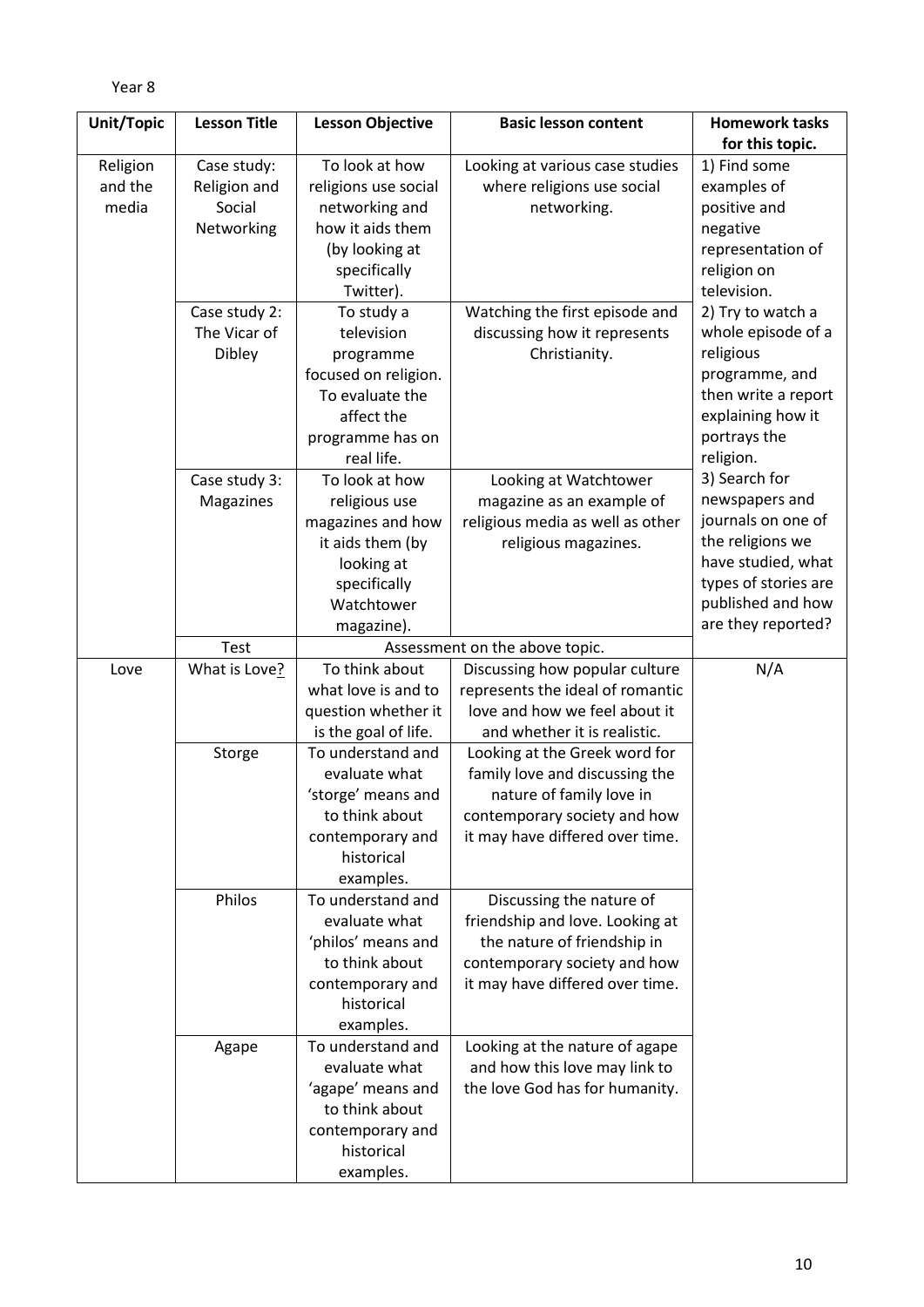| Unit/Topic | <b>Lesson Title</b> | <b>Lesson Objective</b> | <b>Basic lesson content</b>     | <b>Homework tasks</b> |
|------------|---------------------|-------------------------|---------------------------------|-----------------------|
|            |                     |                         |                                 | for this topic.       |
| Love       | Eros                | To understand and       | Thinking about and discussing   | N/A                   |
|            |                     | evaluate what           | the idea of romantic love and   |                       |
|            |                     | 'eros' means and to     | whether this can be successful  |                       |
|            |                     | think about             | in a relationship on its own or |                       |
|            |                     | contemporary and        | do you need the other types of  |                       |
|            |                     | historical              | love to support it.             |                       |
|            |                     | examples.               |                                 |                       |
|            | The Dark Side       | To understand how       | Discussing the idea of love and |                       |
|            | of Love             | love can go wrong       | loneliness, of humanity's       |                       |
|            |                     |                         | relationships with each other   |                       |
|            |                     |                         | and when love may change or     |                       |
|            |                     |                         | be lost and what to think about |                       |
|            |                     |                         | this situation.                 |                       |
|            | Religion and        | To think about and      | Looking at and evaluating the   |                       |
|            | Love                | assess what             | nature of love in religion and  |                       |
|            |                     | religions believe       | looking at scripture.           |                       |
|            |                     | about love and why      |                                 |                       |
|            |                     | love is important.      |                                 |                       |
|            | Love your           | To think about and      | Looking at the idea of love for |                       |
|            | neighbour           | understand the          | each other. Discussing the case |                       |
|            |                     | religious view on       | study of 'the good Samaritan.'  |                       |
|            |                     | neighbourly             |                                 |                       |
|            |                     | conduct. To think       |                                 |                       |
|            |                     | about and evaluate      |                                 |                       |
|            |                     | how we could use        |                                 |                       |
|            |                     | this teaching in our    |                                 |                       |
|            |                     | own lives.              |                                 |                       |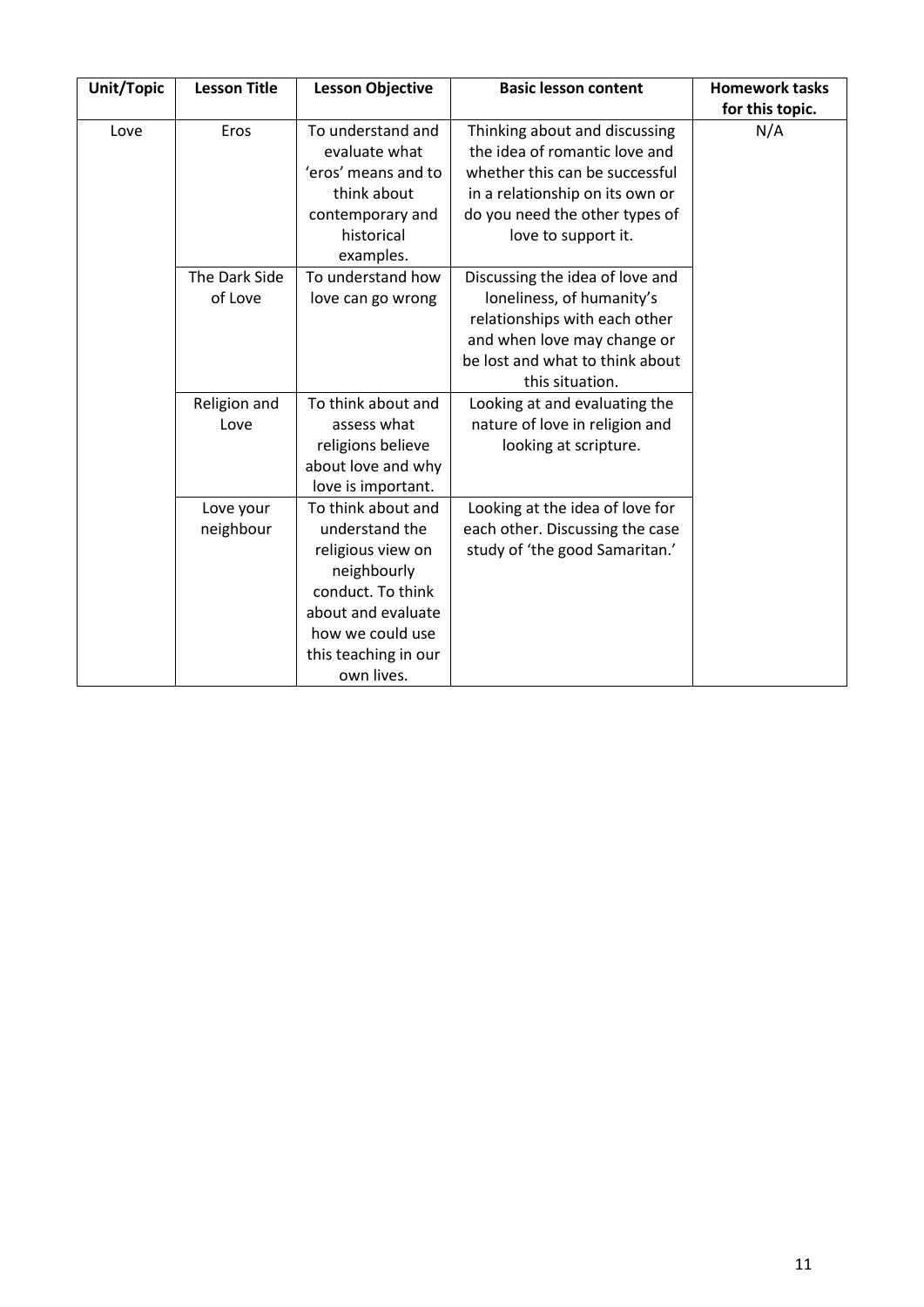```
Year 9
```

| Unit/Topic | <b>Lesson Title</b> | <b>Lesson Objective</b>         | <b>Basic lesson content</b>                                | <b>Homework tasks</b>      |
|------------|---------------------|---------------------------------|------------------------------------------------------------|----------------------------|
|            |                     |                                 |                                                            | for this topic.            |
| War and    | Morality and        | To think about and              | Looking at the nature of war                               | 1. Find out what           |
| morality   | War                 | question whether                | and peace and pacifism, justice                            | jihad is according         |
|            |                     | war can ever be                 | and conflict. Discussing why                               | to Muslim                  |
|            |                     | justified.                      | people may want to go to war                               | scholars (NOT              |
|            |                     |                                 | and the reasons governments                                | according to the           |
|            |                     |                                 | give for justifying it.                                    | news or                    |
|            | Just War            | To understand                   | Looking at the rules of JWT and                            | terrorists-                |
|            | Theory              | what Just War                   | discussing whether then can be                             | you're looking for         |
|            |                     | Theory is and the               | such a thing as a just war.                                | the real religious         |
|            |                     | Christian approach              |                                                            | view rather than           |
|            |                     | to war and                      |                                                            | how some                   |
|            |                     | morality.                       |                                                            | people interpret           |
|            |                     |                                 |                                                            | it nowadays).              |
|            | Revolution,         | To discuss whether              | Learning and investigating the                             | 2. Research the            |
|            | morality and        | revolutionary                   | key words: Revolution, morality                            | second Iraq war            |
|            | utopia              | ideals are more                 | and utopia. Being able to                                  | - what happened            |
|            |                     | important than                  | discuss whether you can have a                             | and why did war            |
|            |                     | human lives.                    | utopia after a revolution if                               | start?                     |
|            |                     |                                 | people die.                                                | 3. Research the            |
|            | Nihilism, Nazis     | To analyse and                  | Thinking about why people such                             | Russian                    |
|            | and genocide        | discuss amorality in            | as the Nazis would have                                    | revolution - why           |
|            |                     | conflict.                       | conducted themselves the way                               | did people want            |
|            |                     |                                 | they did and the concept of                                | to get rid of the<br>Tsar? |
|            |                     |                                 | morality in this situation.                                | 4. Find out what           |
|            | Nuclear War         | To discuss whether              | Looking at the morality of                                 | happened in the            |
|            |                     | nuclear war can                 | nuclear weapons and their use                              | Rwandan                    |
|            |                     | ever be moral with              | and ownership. Looking at                                  | genocide.                  |
|            |                     | historical                      | Hiroshima and Nagasaki as case                             | 5. Find out what           |
|            |                     | examples.                       | studies on the use of nuclear                              | the Cuban                  |
|            |                     |                                 | weapons and WMDs. The                                      | Missile Crisis was         |
|            |                     |                                 | looking at how the use of                                  | and why it                 |
|            |                     |                                 | nuclear weapons would                                      | happened.                  |
|            |                     |                                 | compare with JWT.<br>Looking at religious teachings        |                            |
|            | Religious War       | To question and<br>reflect upon | on killing and comparing these                             |                            |
|            |                     | whether religion is             | to war and JWT and Jihad. How                              |                            |
|            |                     | the cause of war.               |                                                            |                            |
|            |                     |                                 | people use religion as<br>justification for war but how in |                            |
|            |                     |                                 | reality, most of the time politics                         |                            |
|            |                     |                                 | is the cause of war and religious                          |                            |
|            |                     |                                 | can be used an excuse.                                     |                            |
|            | <b>Test</b>         |                                 | Assessment on the above topic.                             |                            |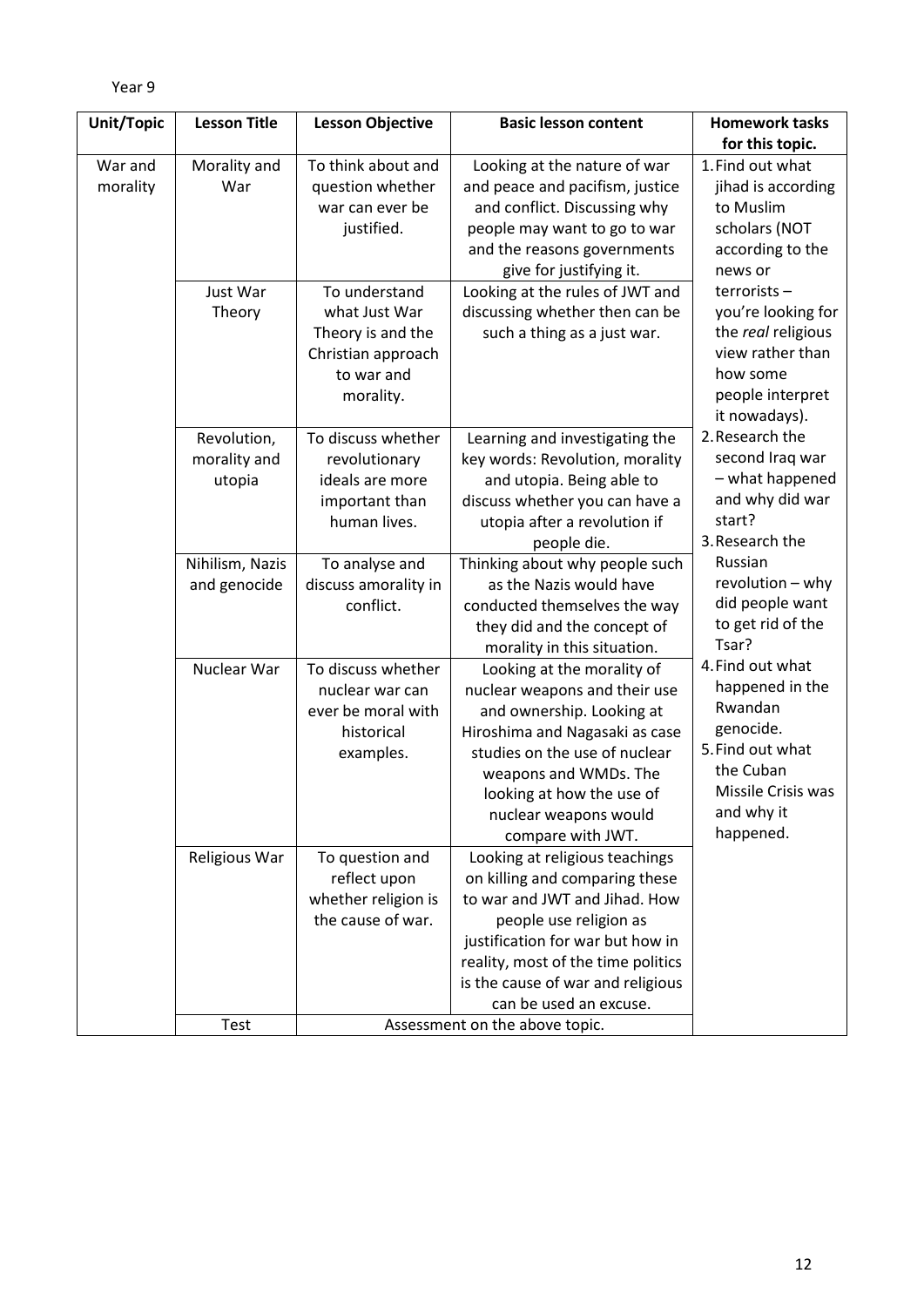| Unit/Topic | <b>Lesson Title</b> | <b>Lesson Objective</b> | <b>Basic lesson content</b>        | <b>Homework tasks</b> |
|------------|---------------------|-------------------------|------------------------------------|-----------------------|
|            |                     |                         |                                    | for this topic.       |
| Religion   | What is crime?      | To know and             | Looking at and discussing what     | Collect a story from  |
| and crime  |                     | understand what         | crime is, the law surrounding it   | the media of a        |
|            |                     | crime is and the        | and the different types of crime.  | crime that has        |
|            |                     | legal position on       | Thinking about and discussing      | been committed.       |
|            |                     | criminal                | the impact crime has on society.   | Write a review of     |
|            |                     | responsibility.         |                                    | the crime saying      |
|            | What is sin?        | To know and             | Looking at sin in Abrahamic        | how you think the     |
|            |                     | understand what         | religions and learning the story   | criminal should be    |
|            |                     | sin is and some key     | of Adam and Eve and original       | dealt with, then      |
|            |                     | religious teachings     | sin. Thinking about the impact     | comparing it with     |
|            |                     | on sin.                 | this story has on religious        | two DIFFERENT         |
|            |                     |                         | believers.                         | religious views       |
|            | Why do              | To think and            | Thinking about and discussing      | points on how the     |
|            | people              | question the            | why people might commit crime      | criminal should be    |
|            | commit crime?       | reasons for why         | - looking at poverty, addiction,   | dealt with - using    |
|            |                     | people commit           | homelessness, fear etc.            | scripture to          |
|            |                     | crime.                  |                                    | support your          |
|            | Religion and        | To know some key        | To look at the six major world     | answer.               |
|            | Crime               | religious views and     | religion's views on crime and      |                       |
|            |                     | attitudes towards       | punishment referring to            |                       |
|            |                     | people who              | scripture.                         |                       |
|            |                     | commit crime            |                                    |                       |
|            | Religion and        | To know some key        | Looking at religious teachings     |                       |
|            | punishment -        | religious views and     | on forgiveness and crime -         |                       |
|            | forgiveness         | attitudes toward        | focussing specifically on          |                       |
|            |                     | forgiveness and         | Christian teachings but also       |                       |
|            |                     | crime.                  | looking at the other 5 major       |                       |
|            |                     |                         | world faiths.                      |                       |
|            | Religion and        | To know some key        | Looking at the verse 'an eye for   |                       |
|            | punishment -        | religious views and     | an eye' as a focus for the         |                       |
|            | retribution         | attitudes toward        | concept of retribution and         |                       |
|            |                     | retribution and         | punishment and the death           |                       |
|            |                     | crime.                  | sentence and religious attitudes   |                       |
|            |                     |                         | toward the death penalty.          |                       |
|            | Crime and           | To know and             | Looking at the idea of freewill in |                       |
|            | freewill            | understand              | religion and how this impacts      |                       |
|            |                     | religious views on      | on teachings about crime           |                       |
|            |                     | freewill and its        | looking at case studies and        |                       |
|            |                     | impact on criminal      | arguing about the nature of        |                       |
|            |                     | behaviour.              | freewill and moral codes.          |                       |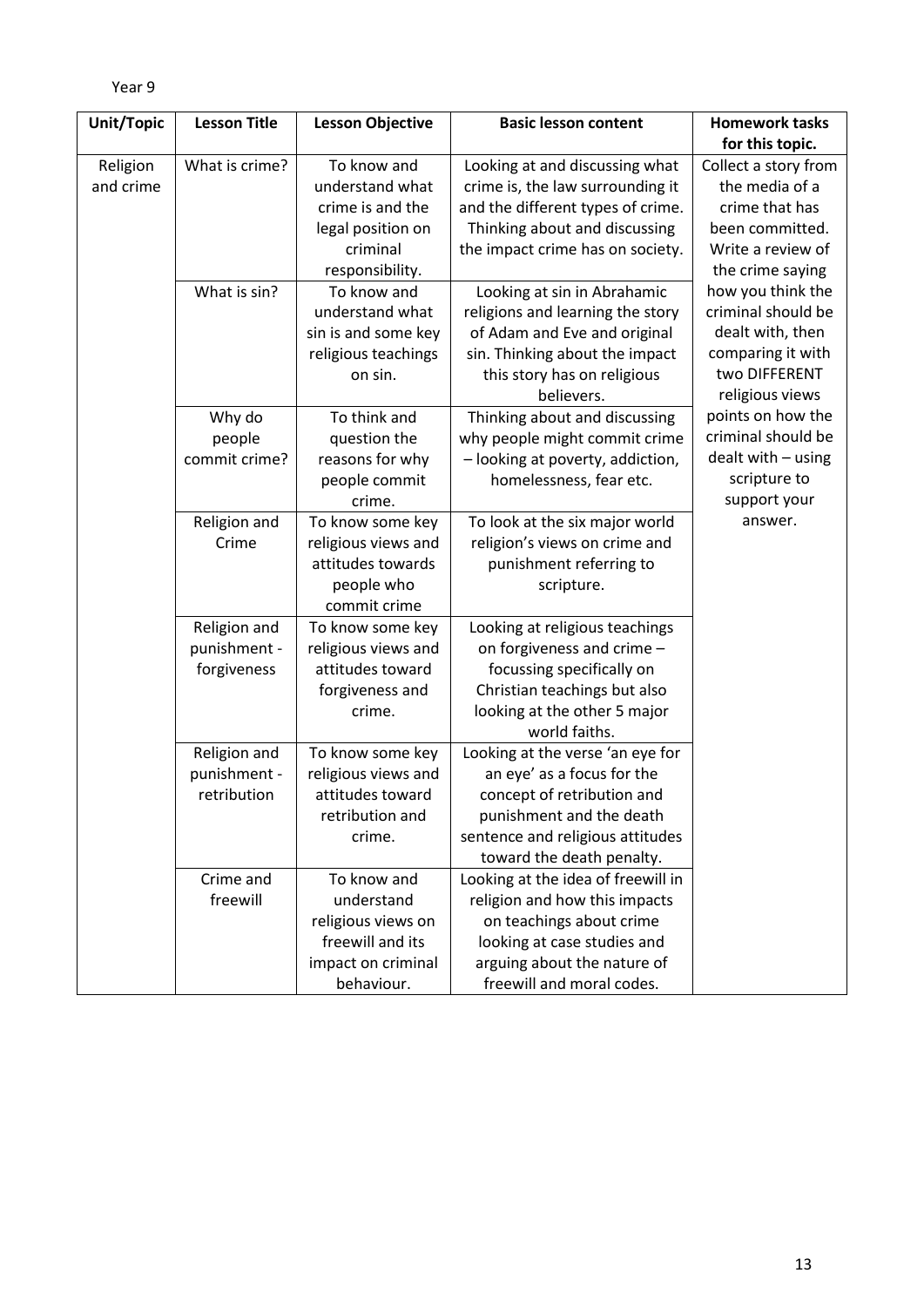```
Year 9
```

| Unit/Topic | <b>Lesson Title</b>      | <b>Lesson Objective</b>       | <b>Basic lesson content</b>                                    | <b>Homework tasks</b> |
|------------|--------------------------|-------------------------------|----------------------------------------------------------------|-----------------------|
|            |                          |                               |                                                                | for this topic.       |
| Religion   | Christianity             | To know and                   | Discussing what the words                                      | Research the equal    |
| and        | and prejudice.           | understand key                | prejudice and discrimination                                   | opportunities act     |
| prejudice  |                          | Christian ideas               | mean, then researching and                                     | and the UN            |
|            |                          | surrounding                   | learning about Christian                                       | declaration of        |
|            |                          | racism,                       | teachings on prejudice and                                     | human rights,         |
|            |                          | homophobia,                   | examples of prejudice within                                   | compare them with     |
|            |                          | sexism, ageism and            | the religion (women priests and                                | religious ideas on    |
|            |                          | disability                    | homophobia) and how this                                       | prejudice.            |
|            |                          | discrimination.               | juxtaposes with teachings like                                 |                       |
|            |                          |                               | 'love your neighbour.'                                         |                       |
|            | Prejudice and            | To know and                   | Researching and learning about                                 |                       |
|            | <b>Buddhism</b>          | understand key                | Buddhist teachings on prejudice                                |                       |
|            |                          | <b>Buddhist ideas</b>         | and how they compare with                                      |                       |
|            |                          | surrounding                   | other faiths.                                                  |                       |
|            |                          | racism,                       |                                                                |                       |
|            |                          | homophobia,                   |                                                                |                       |
|            |                          | sexism, ageism and            |                                                                |                       |
|            |                          | disability                    |                                                                |                       |
|            |                          | discrimination.               |                                                                |                       |
|            | Prejudice and            | To know and                   | Researching and learning about                                 |                       |
|            | Islam                    | understand key                | Muslim teachings on prejudice                                  |                       |
|            |                          | Muslim ideas                  | and how they compare with                                      |                       |
|            |                          | surrounding                   | other faiths.                                                  |                       |
|            |                          | racism,                       |                                                                |                       |
|            |                          | homophobia,                   |                                                                |                       |
|            |                          | sexism, ageism and            |                                                                |                       |
|            |                          | disability                    |                                                                |                       |
|            |                          | discrimination.               |                                                                |                       |
|            | Prejudice and            | To know and                   | Researching and learning about                                 |                       |
|            | Judaism                  | understand key                | Jewish teachings on prejudice                                  |                       |
|            |                          | Jewish ideas                  | and how they compare with                                      |                       |
|            |                          | surrounding                   | other faiths.                                                  |                       |
|            |                          | racism,                       |                                                                |                       |
|            |                          | homophobia,                   |                                                                |                       |
|            |                          | sexism, ageism and            |                                                                |                       |
|            |                          | disability<br>discrimination. |                                                                |                       |
|            |                          | To know and                   |                                                                |                       |
|            | Prejudice and<br>Sikhism | understand key                | Researching and learning about                                 |                       |
|            |                          | Sikh ideas                    | Sikh teachings on prejudice and<br>how they compare with other |                       |
|            |                          | surrounding                   | faiths.                                                        |                       |
|            |                          | racism,                       |                                                                |                       |
|            |                          | homophobia,                   |                                                                |                       |
|            |                          | sexism, ageism and            |                                                                |                       |
|            |                          | disability                    |                                                                |                       |
|            |                          | discrimination.               |                                                                |                       |
|            |                          |                               |                                                                |                       |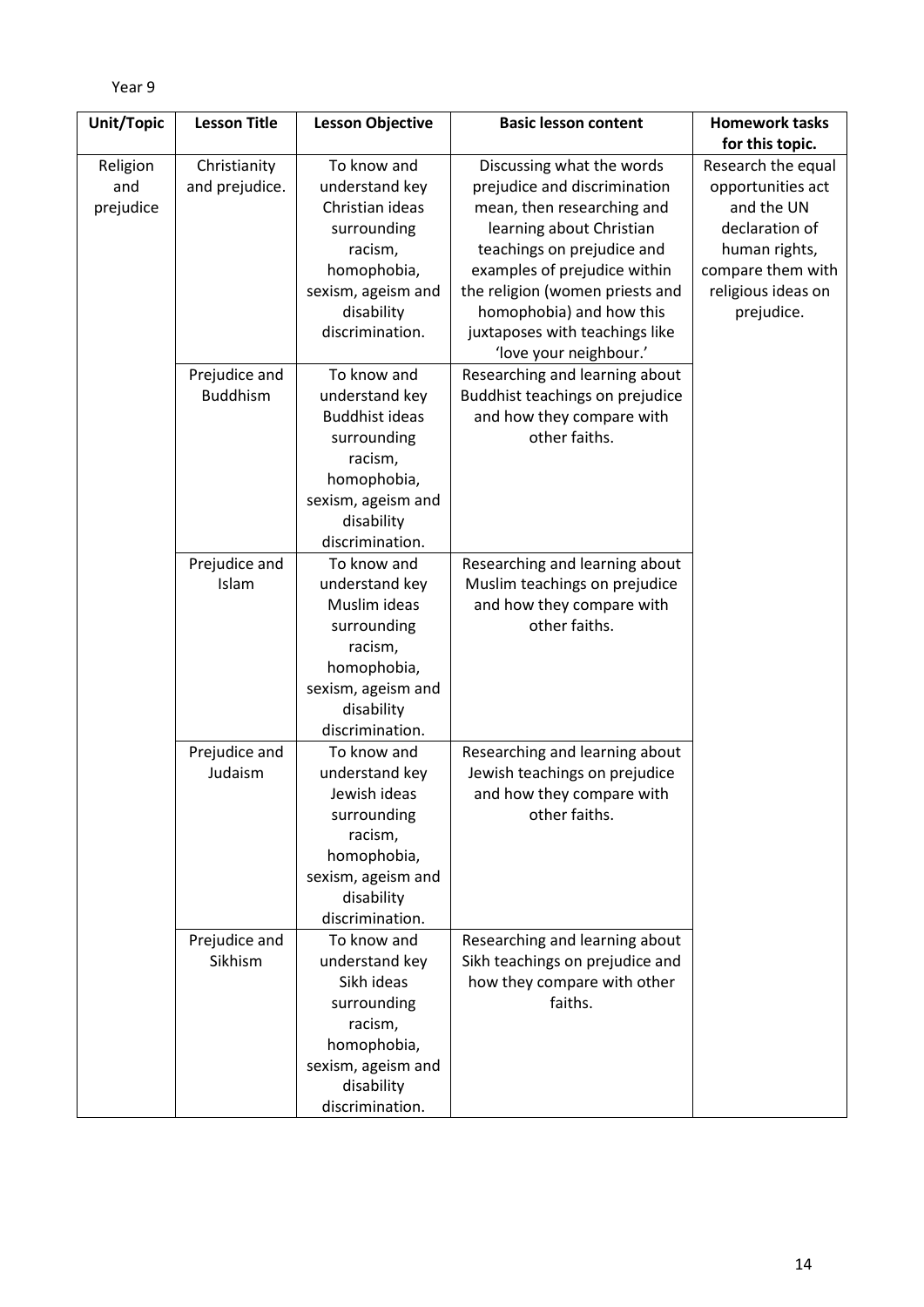| Unit/Topic | <b>Lesson Title</b>         | <b>Lesson Objective</b>               | <b>Basic lesson content</b>                                       | <b>Homework</b>                 |
|------------|-----------------------------|---------------------------------------|-------------------------------------------------------------------|---------------------------------|
|            |                             |                                       |                                                                   | tasks for this                  |
|            |                             |                                       |                                                                   | topic.                          |
| Religion   | Prejudice and               | To know and                           | Researching and learning about                                    | Research the                    |
| and        | Hinduism                    | understand key<br>Hindu ideas         | Hindu teachings on prejudice and                                  | equal                           |
| prejudice  |                             | surrounding racism,                   | how they compare with other<br>faiths.                            | opportunities<br>act and the UN |
|            |                             | homophobia, sexism,                   |                                                                   | declaration of                  |
|            |                             | ageism and disability                 |                                                                   | human rights,                   |
|            |                             | discrimination.                       |                                                                   | compare them                    |
|            | The Holocaust               | To think about and                    | To discuss the Holocaust 9they                                    | with religious                  |
|            | and religious               | analyse religious                     | have already done this from a                                     | ideas on                        |
|            | responses                   | responses to the                      | historical perspective in History).                               | prejudice.                      |
|            |                             | Holocaust.                            | Then discuss how Jews felt about                                  |                                 |
|            |                             |                                       | God at the time. Then looking at                                  |                                 |
|            |                             |                                       | how other religions responded to<br>the holocaust at the time and |                                 |
|            |                             |                                       | since.                                                            |                                 |
|            | Modern day                  | To know and                           | Looking at the law that protects                                  |                                 |
|            | prejudice                   | understand key                        | people from discrimination. How                                   |                                 |
|            |                             | secular ideas                         | these laws are implemented and                                    |                                 |
|            |                             | surround racism,                      | discussing why prejudice may still                                |                                 |
|            |                             | homophobia, sexism,                   | exist in the modern world.                                        |                                 |
|            |                             | ageism and disability                 |                                                                   |                                 |
|            | Why are                     | discrimination.<br>To think about and | Looking at historical sources used                                |                                 |
|            | people                      | analyse why people                    | to justify prejudice in the past.                                 |                                 |
|            | prejudiced?                 | are prejudiced and                    | Some 'scientific' sources on race                                 |                                 |
|            |                             | to discuss and                        | and gender etc.                                                   |                                 |
|            |                             | evaluate historical                   |                                                                   |                                 |
|            |                             | arguments for the                     |                                                                   |                                 |
|            |                             | justification of                      |                                                                   |                                 |
|            |                             | prejudice.                            |                                                                   |                                 |
|            | The UN                      | To discuss and                        | Looking at the UN declaration of                                  |                                 |
|            | declaration of              | understand the UN                     | human rights and its impact                                       |                                 |
|            | human rights                | declaration of                        | historically and politically and                                  |                                 |
|            |                             | human rights.                         | what countries do when other                                      |                                 |
|            |                             |                                       | countries breech this declaration.                                |                                 |
|            | Test                        | To know what the                      | Assessment on the above topic.                                    |                                 |
|            | <b>UN</b><br>declaration of | declaration of                        | Creating our own charter.                                         |                                 |
|            | human rights                | human rights is and                   |                                                                   |                                 |
|            | part 2                      | how it affects our                    |                                                                   |                                 |
|            |                             | own lives                             |                                                                   |                                 |
|            | Prisoners of                | To know about and                     | Discussing amnesty international                                  |                                 |
|            | Conscience                  | understand what                       | case studies on prisoners of                                      |                                 |
|            |                             | religious prisoners of                | conscience.                                                       |                                 |
|            |                             | conscience are.                       |                                                                   |                                 |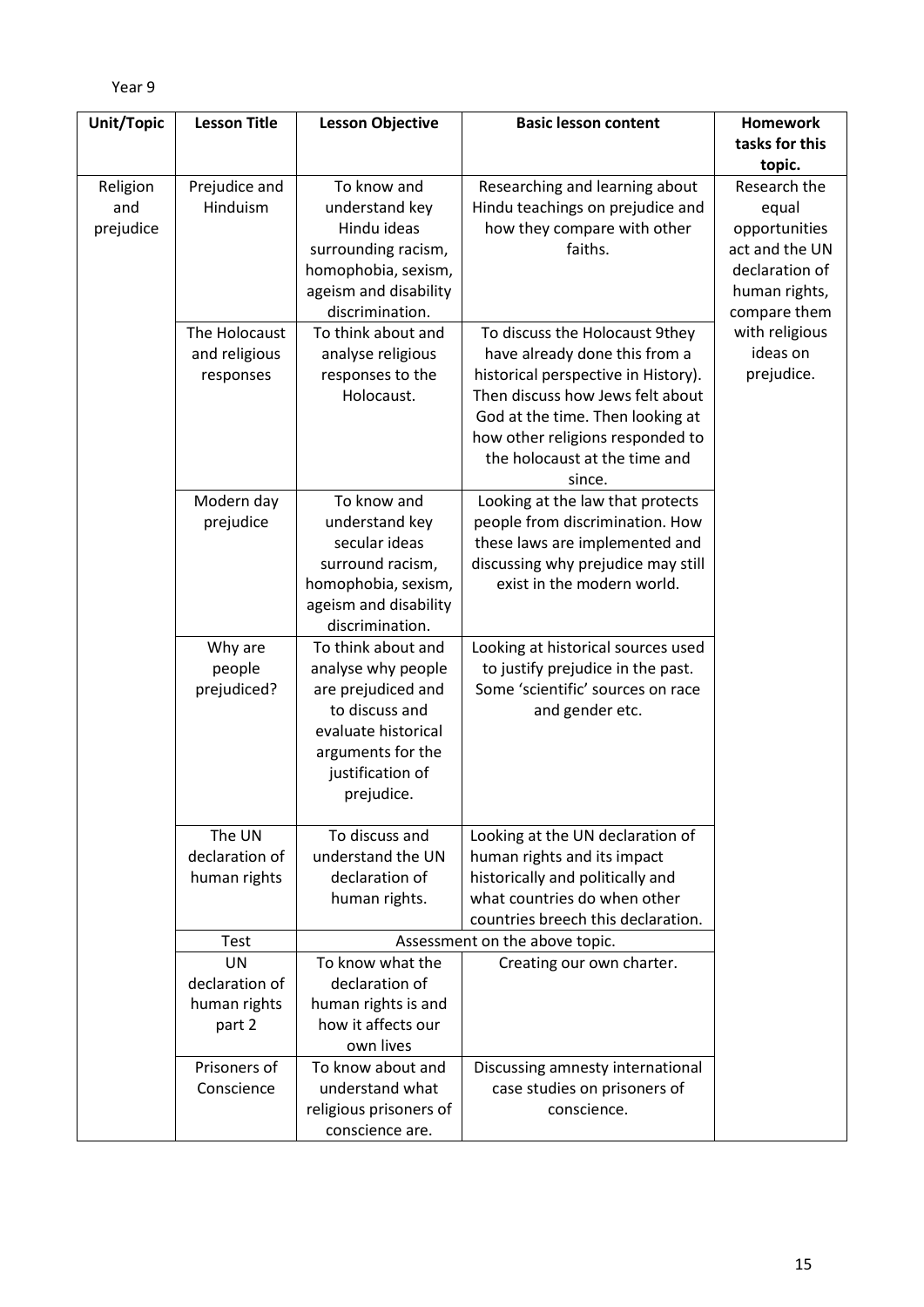| Abrahamic                          |                                                                                                                                                                                                           |                                                                                                                                                                                                                                                                                | tasks for this                 |
|------------------------------------|-----------------------------------------------------------------------------------------------------------------------------------------------------------------------------------------------------------|--------------------------------------------------------------------------------------------------------------------------------------------------------------------------------------------------------------------------------------------------------------------------------|--------------------------------|
|                                    |                                                                                                                                                                                                           |                                                                                                                                                                                                                                                                                |                                |
|                                    |                                                                                                                                                                                                           |                                                                                                                                                                                                                                                                                | topic.                         |
| creation.                          | To know and understand<br>Abrahamic religious<br>teachings about the origins<br>of the universe, including<br>different interpretations of<br>these.                                                      | Looking at the Genesis<br>story of creation and<br>discussing its impact on<br>three of the major world<br>faiths.                                                                                                                                                             | Revise for<br>assessment.      |
| Science and<br>creation            | To know and understand<br>relationship between<br>scientific views, such as the<br>Big Bang theory, and<br>religious views.                                                                               | Comparing scientific views<br>on creation with Genesis<br>and discussing the concept<br>of metaphor in religious<br>creation myths and<br>whether scientific and<br>religious stories are<br>compatible or not and why.<br>Looking at the Anthropic<br>Principle (FR Tennant). |                                |
| Stewardship                        | To know and understand<br>religious teachings about<br>the value of the world and<br>the duty of human beings<br>to protect it, including<br>stewardship, dominion,<br>responsibility, awe and<br>wonder. | Looking at religious views<br>on the protection and<br>ownership of the planet.                                                                                                                                                                                                |                                |
| Religion and<br>the<br>environment | To know and understand<br>religious teachings, beliefs<br>and attitudes about the use<br>and abuse of the<br>environment, including the<br>use of natural resources,<br>pollution.                        | Looking at religious views<br>on the environment, global<br>warming, pollution and the<br>affect these teachings have<br>on people's attitudes.                                                                                                                                |                                |
| Religion and<br>animals            | To know and understand<br>religious teachings, beliefs<br>and attitudes about the use<br>and abuse of animals,<br>including animal<br>experimentation and the<br>use of animals for food.                 | Looking at religious views<br>on the treatment of<br>animals and the affect<br>these teachings have on<br>people's attitudes.                                                                                                                                                  |                                |
|                                    | religions and<br>Test                                                                                                                                                                                     |                                                                                                                                                                                                                                                                                | Assessment on the above topic. |